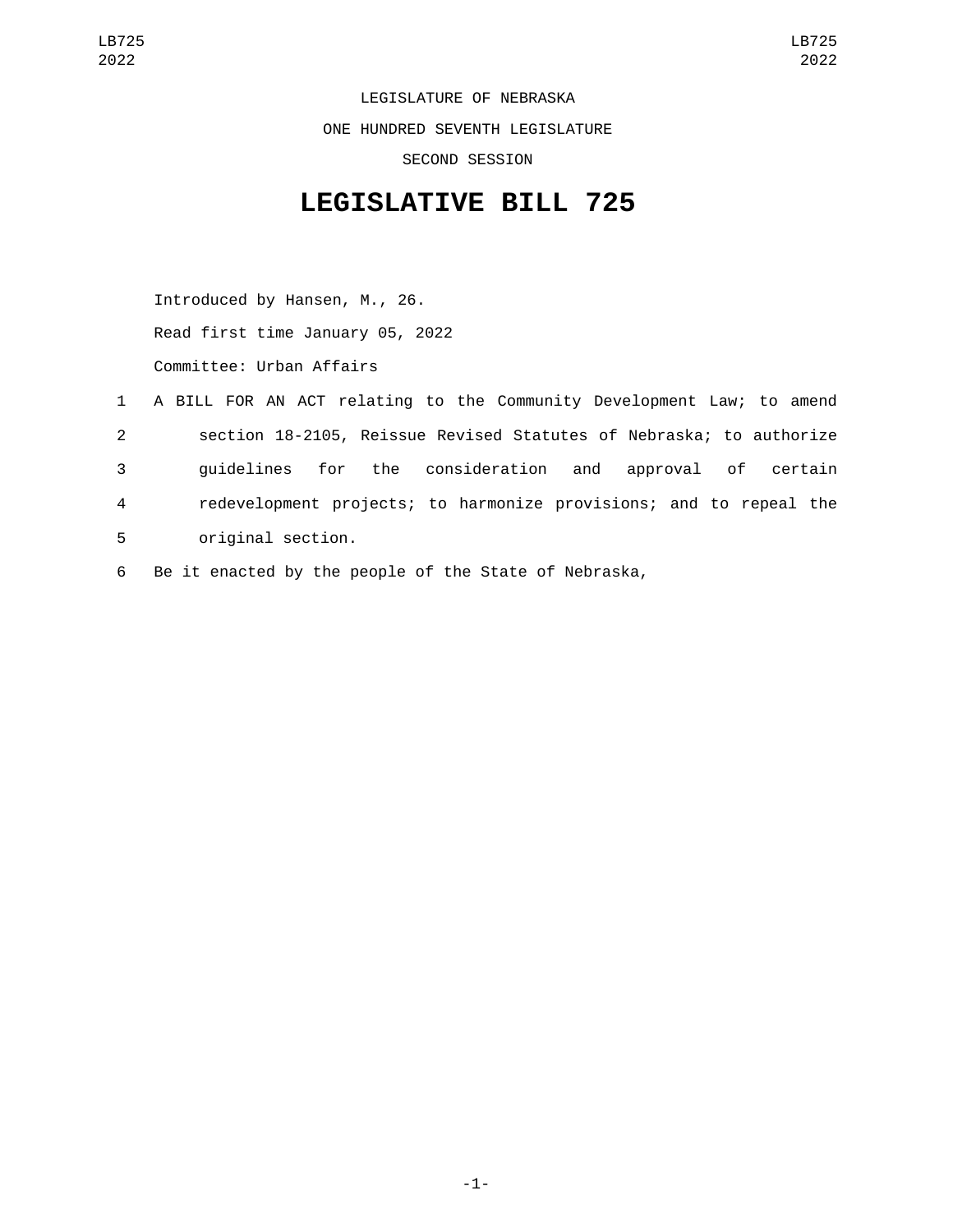Section 1. Section 18-2105, Reissue Revised Statutes of Nebraska, is 2 amended to read:

 18-2105 (1) The governing body of a city or an authority at its direction for the purposes of the Community Development Law may formulate for the city entire municipality a workable program for utilizing appropriate private and public resources to eliminate or prevent the development or spread of urban blight, to encourage needed urban rehabilitation, to provide for the redevelopment of substandard and 9 blighted areas, or to undertake any or all of such of the aforesaid 10 activities or other feasible municipal activities as may be suitably employed to achieve the objectives of such workable program. Such workable program may include, without limitation, provision for (a) the 13 prevention of the spread of blight into areas of the city municipality which are free from blight through diligent enforcement of housing, 15 zoning, and occupancy controls and standards, (b)  $\div$  the rehabilitation or conservation of substandard and blighted areas or portions of such areas 17 thereof by replanning, removing congestion, providing parks, playgrounds, and other public improvements by encouraging voluntary rehabilitation and by compelling the repair and rehabilitation of deteriorated or 20 deteriorating structures<sub>1</sub>  $\div$  and (c) the clearance and redevelopment of 21 substandard and blighted areas or portions of such areas thereof.

 (2) As part of a workable program formulated under subsection (1) of this section, the governing body of a city or an authority may develop guidelines for the consideration or approval of redevelopment projects that are financed in whole or in part through the division of taxes as provided in section 18-2147. Such guidelines may establish general goals and priorities for the use of funds from such division of taxes or limitations or restrictions on the use of funds from such division of 29 taxes within such city.

 (3) Notwithstanding any other provisions of the Community Development Law, where the local governing body certifies that an area is

-2-